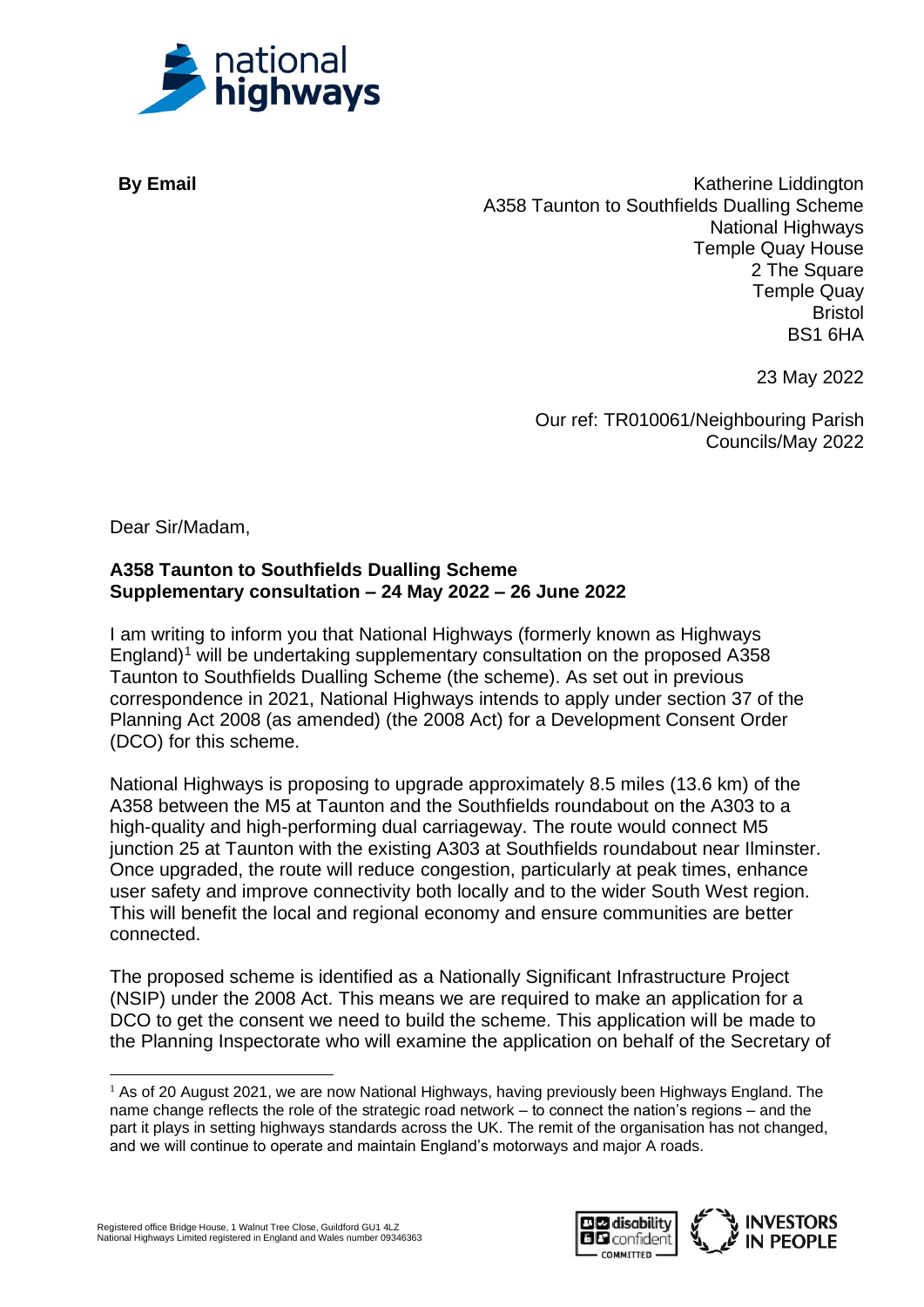

State, to get permission to construct and operate the scheme. We intend to make our application for a DCO later in 2022.

We undertook statutory consultation in relation to the proposed application between Tuesday 12 October 2021 and Monday 22 November 2021. As part of the development of the scheme and having had regard to responses received to statutory consultation, we are now undertaking a supplementary consultation in relation to certain changes made to our proposals.

The changes to the proposals since the statutory consultation sit in the following broad categories:

- changes to our proposals for the way in which customers access the A358 and local roads relating to transport, traffic flows and safety
- changes to our proposals for walking, cycling, horse-riding and disabled user access
- changes to the environmental mitigation proposed as part of the scheme
- change to the location of the main construction compound
- minor modifications that address feedback from landowners and further consideration to how we would construct the scheme

During the pre-application process, we must consult with a variety of people and organisations about our proposed application in accordance with the requirements of the 2008 Act. You have previously been identified as a neighbouring parish council in relation to the location of the scheme for the purposes of section 42(1)(a) of the 2008 Act.

This letter is being sent to you to inform you of National Highways **supplementary consultation** which runs from **Tuesday 24 May 2022 to Sunday 26 June 2022 at 11:59pm**.

This supplementary consultation is an opportunity for you to share your views on changes to the proposals since statutory consultation and we strongly encourage you to provide your views to us during this period. This will enable us to take your views into account in developing and refining our proposals before submitting our application to the Planning Inspectorate.

The scheme is an Environmental Impact Assessment development (EIA development) as defined by the Infrastructure Planning (Environmental Impact Assessment) Regulations 2017 (the EIA Regulations). This means an Environmental Statement will be submitted as part of the DCO application. A Preliminary Environmental Information Report (PEI Report) formed part of the 2021 statutory public consultation material. For supplementary consultation we have prepared an Environmental note, which provides a summary of the potential environmental implications from the changes to our proposals since statutory consultation.

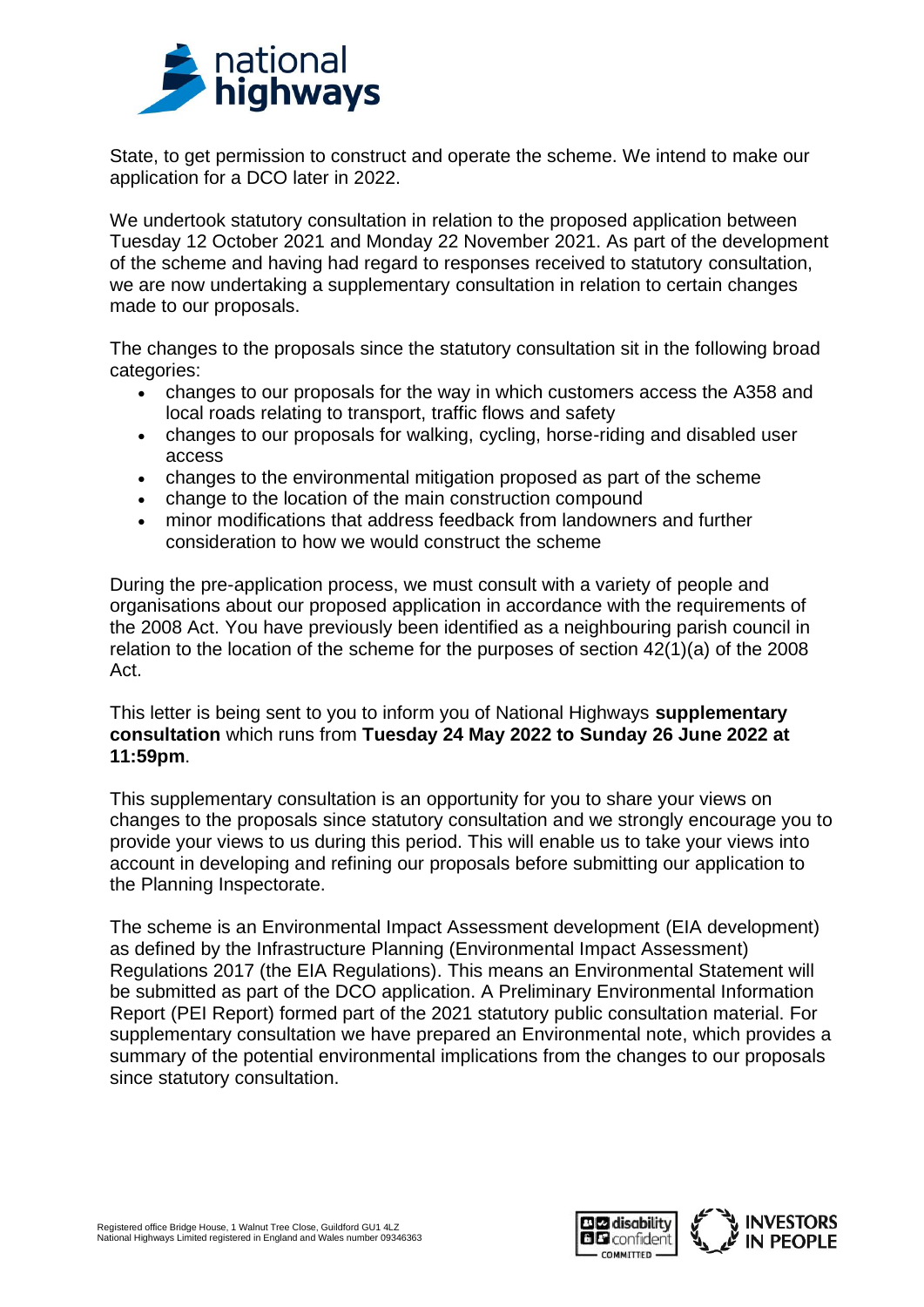

## **Consultation documents**

To view the full suite of supplementary consultation documents listed below, please visit the scheme website from **Tuesday 24 May 2022** at [www.nationalhighways.co.uk/a358](http://www.nationalhighways.co.uk/a358-taunton-to-southfields) [taunton-to-southfields.](http://www.nationalhighways.co.uk/a358-taunton-to-southfields)

The following are provided to help you understand the proposals and share your views with us:

- Supplementary consultation booklet
- Summary of changes booklet
- Responding to feedback from 2021 public consultation booklet
- Supplementary consultation feedback questionnaire
- Environmental note
- Technical traffic note
- Statement of Community Consultation (SoCC) Addendum
- Consultation plans

A copy of the Notice Publicising a Proposed Application for a Development Consent Order is enclosed with this letter. Copies of the supplementary consultation materials will be available online free of charge from Tuesday 24 May 2022 via the scheme website.

Copies of the consultation materials may be requested by consultees in hard copy or on a USB memory stick during the supplementary consultation period from National Highways using the scheme email address, dedicated freepost address or telephone number. Hard copies of the Supplementary consultation booklet, Supplementary consultation feedback questionnaire, Responding to feedback from 2021 public consultation booklet and the SoCC Addendum will be supplied free of charge; however, there may be a charge of up to £200 for hard copies of other consultation materials.

Hard copies of the supplementary consultation materials including the Supplementary consultation booklet, Supplementary consultation feedback questionnaire, Summary of changes booklet, Responding to feedback from 2021 public consultation booklet, Technical traffic note, Environmental note, Consultation plans and the SoCC Addendum will be available for inspection free of charge from Tuesday 24 May 2022 to Sunday 26 June 2022 at selected public venues.

Copies of the Supplementary consultation booklet and Supplementary consultation feedback questionnaire, as well as the Responding to feedback from 2021 public consultation booklet, will be available to take away free of charge from Tuesday 24 May 2022 to Sunday 26 June 2022 at a number of local libraries and other public venues.

For a list of locations where hard copy materials can be inspected or collected, please visit the scheme website or contact us via email or telephone.

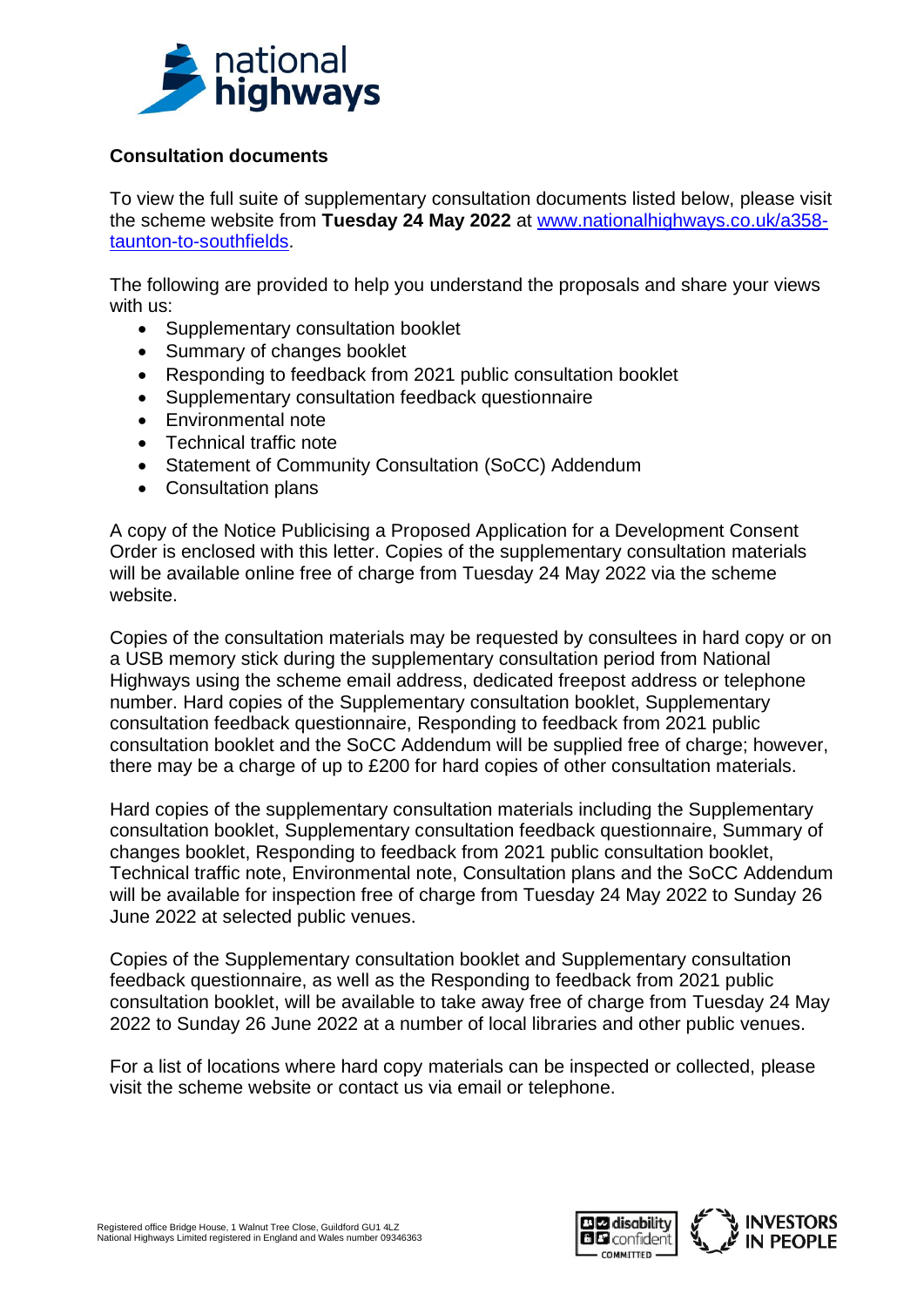

## **Consultation events**

Public exhibitions, where you will be able to speak with members of the project team about the proposed changes, are being held in Ilminster and Taunton at the following locations, dates and times. We welcome you to attend one of our consultation events listed below:

| Location                                                                                              | Date                     | Time               |
|-------------------------------------------------------------------------------------------------------|--------------------------|--------------------|
| Monks Yard (Conference Room), Horton<br>Cross Farm, Horton Cross, Ilminster,<br>Somerset, TA19 9PT    | Thursday 26 May<br>2022  | $11:00am - 8:00pm$ |
| Somerset County Cricket Club, The<br>Cooper Associates County Ground, St<br>James St, Taunton TA1 1JT | Wednesday 8 June<br>2022 | $11:00am - 8:00pm$ |
| Taunton Racecourse, Orchard Portman,<br>Taunton, TA3 7BL                                              | Saturday 11 June<br>2022 | $11:00am - 6:00pm$ |

Printed copies of the supplementary consultation materials will be made available at consultation events for attendees to review. Attendees will also be able to take away copies of the Supplementary consultation booklet and Supplementary consultation feedback questionnaire.

## **Virtual consultation room**

You can also view our supplementary consultation materials in our virtual consultation room, accessed via the scheme website. The virtual consultation room will be open 24/7 during the supplementary consultation period.

In addition to the supplementary consultation events and virtual consultation room, we will hold a series of approximately 1-hour long question and answer webinar sessions, where specialists from the project team will be available to answer questions. The date and the starting time of these sessions are as follows:

| <b>Session</b> | <b>Date</b>           | <b>Starting time</b> |
|----------------|-----------------------|----------------------|
| Webinar 1      | Wednesday 25 May 2022 | 12:30pm              |
| Webinar 2      | Tuesday 7 June 2022   | 12:30pm              |
| Webinar 3      | Thursday 9 June 2022  | 7:00 <sub>pm</sub>   |
| Webinar 4      | Tuesday 14 June 2022  | 7:00pm               |